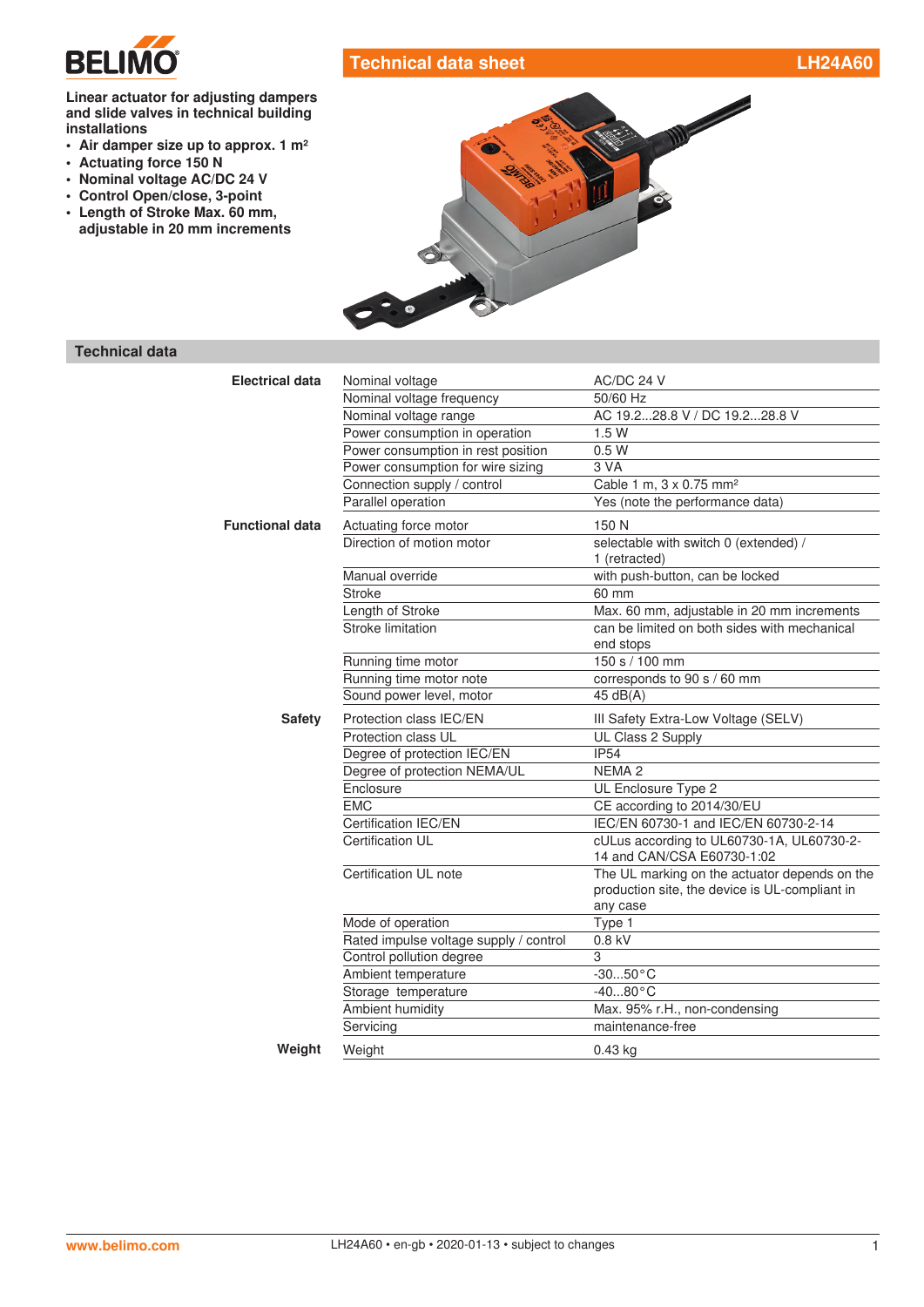

| <b>Safety notes</b>                |                                                                                                                                                                                                                                                                                          |
|------------------------------------|------------------------------------------------------------------------------------------------------------------------------------------------------------------------------------------------------------------------------------------------------------------------------------------|
|                                    | • The device must not be used outside the specified field of application, especially not<br>in aircraft or in any other airborne means of transport.                                                                                                                                     |
|                                    | • Outdoor application: only possible in case that no (sea) water, snow, ice, insolation<br>or aggressive gases interfere directly with the actuator and that is ensured that the<br>ambient conditions remain at any time within the thresholds according to the data<br>sheet.          |
|                                    | • Only authorised specialists may carry out installation. All applicable legal or<br>institutional installation regulations must be complied during installation.                                                                                                                        |
|                                    | • The device may only be opened at the manufacturer's site. It does not contain any<br>parts that can be replaced or repaired by the user.                                                                                                                                               |
|                                    | • The rotary supports and coupling pieces available as accessories and must always<br>be used if transverse forces are likely. In addition, the actuator must not be tightly<br>bolted to the application. It must remain movable via the rotary support (refer to<br>«Assembly notes»). |
|                                    | • If the actuator is exposed to severely contaminated ambient air, appropriate<br>precautions must be taken on the system side. Excessive deposits of dust, soot etc.<br>can prevent the gear rod from being extended and retracted correctly.                                           |
|                                    | • If not installed horizontally, the gear disengagement push-button may only be<br>actuated when there is no pressure on the gear rod.                                                                                                                                                   |
|                                    | • To calculate the actuating force required for air dampers and slide valves, the<br>specifications supplied by the damper manufacturers concerning the cross section,<br>the design, the installation site and the ventilation conditions must be observed.                             |
|                                    | • If a rotary support and/or coupling piece is used, actuation force losses are to be<br>expected.                                                                                                                                                                                       |
|                                    | • The device contains electrical and electronic components and must not be disposed<br>of as household refuse. All locally valid regulations and requirements must be<br>observed.                                                                                                       |
| <b>Product features</b>            |                                                                                                                                                                                                                                                                                          |
| Simple direct mounting             | The actuator can be directly connected with the application using the enclosed screws.<br>The head of the gear rod is connected to the moving part of the ventilating application<br>individually on the mounting side or with the Z-KS2 coupling piece provided.                        |
| <b>Manual override</b>             | Manual override with push-button possible (the gear is disengaged for as long as the<br>button is pressed or remains locked).                                                                                                                                                            |
| Adjustable stroke                  | If a stroke limitation will be adjusted, the mechanical operating range on this side of<br>the gear rod can be used starting with an extension length of 20 mm and then can be<br>limited respectively in increments of 20 mm by means of mechanical end stops Z-AS2.                    |
| <b>High functional reliability</b> | The actuator is overload protected, requires no limit switches and automatically stops<br>when the end stop is reached.                                                                                                                                                                  |

### **Accessories**

|                                | <b>Description</b>                                                                                                                 | <b>Type</b> |
|--------------------------------|------------------------------------------------------------------------------------------------------------------------------------|-------------|
| <b>Mechanical accessories</b>  | End stop kit, Multipack 20 pcs.                                                                                                    | $Z-AS2$     |
|                                | Rotary support, for linear actuator                                                                                                | $Z$ -DS1    |
|                                | Coupling piece M6                                                                                                                  | Z-KS2       |
|                                |                                                                                                                                    |             |
| <b>Electrical installation</b> |                                                                                                                                    |             |
| <b>Notes</b>                   | • Connection via safety isolating transformer.<br>• Parallel connection of other actuators possible. Observe the performance data. |             |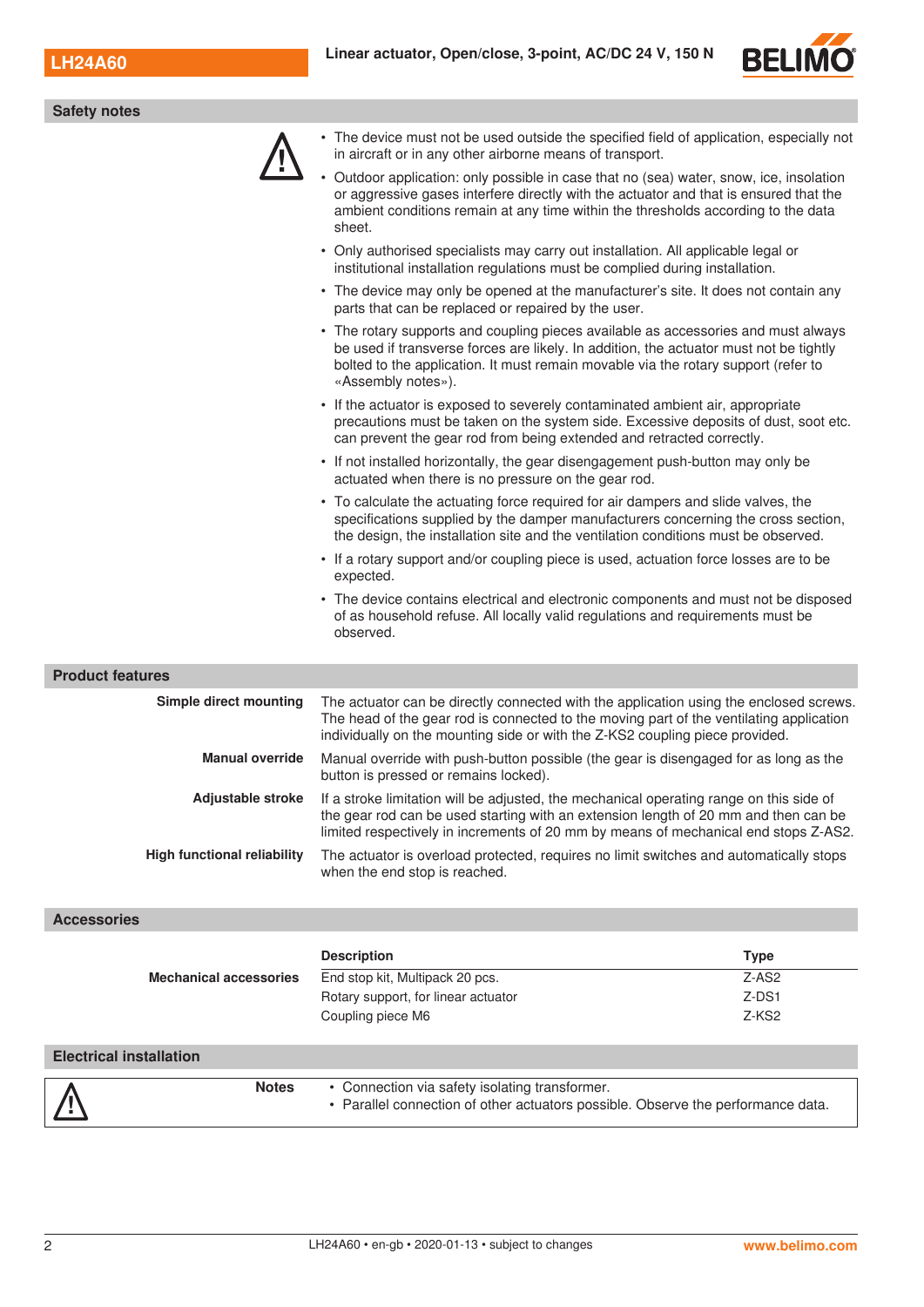

# **Electrical installation**

#### **Wiring diagrams**

AC/DC 24 V, open/close Connection 3 takes priority





#### **Cable colours:**  $1 = **black**$  $2 = red$

 $3 =$  white



 $\overline{1}$ 

**Cable colours:**  $1 = **black**$  $2 = red$  $3 =$  white

### **Installation notes**

| <b>Notes</b>                          | • If a rotary support and/or coupling piece is used, losses in the actuation force<br>losses are to be expected.                                                                                                                                                                                                                                                                                                                                                                                                                                                                                                                                                                            |
|---------------------------------------|---------------------------------------------------------------------------------------------------------------------------------------------------------------------------------------------------------------------------------------------------------------------------------------------------------------------------------------------------------------------------------------------------------------------------------------------------------------------------------------------------------------------------------------------------------------------------------------------------------------------------------------------------------------------------------------------|
| Applications without transverse force | The linear actuator is screwed directly to the housing at three points. Afterwards, the<br>head of the gear rod is fastened to the moving part of the ventilation application (e.g.<br>damper or slide valve).                                                                                                                                                                                                                                                                                                                                                                                                                                                                              |
| Applications with transverse forces   | Connect the coupling piece with the internal thread (Z-KS2) to the head of the gear<br>rod. Screw the rotary support (Z-DS1) to the ventilation application. Afterwards, the<br>linear actuator is screwed to the previously mounted rotary support with the enclosed<br>screw. Then, the coupling piece, which is mounted to the head of the gear rod, is<br>attached to the moving part of the ventilating application (e.g. damper or slide valve).<br>The transverse forces can be compensated for to a certain limit with the rotary support<br>and/or coupling piece. The maximum permissible swivel angle of the rotary support<br>and coupling piece is 10°, laterally and upwards. |